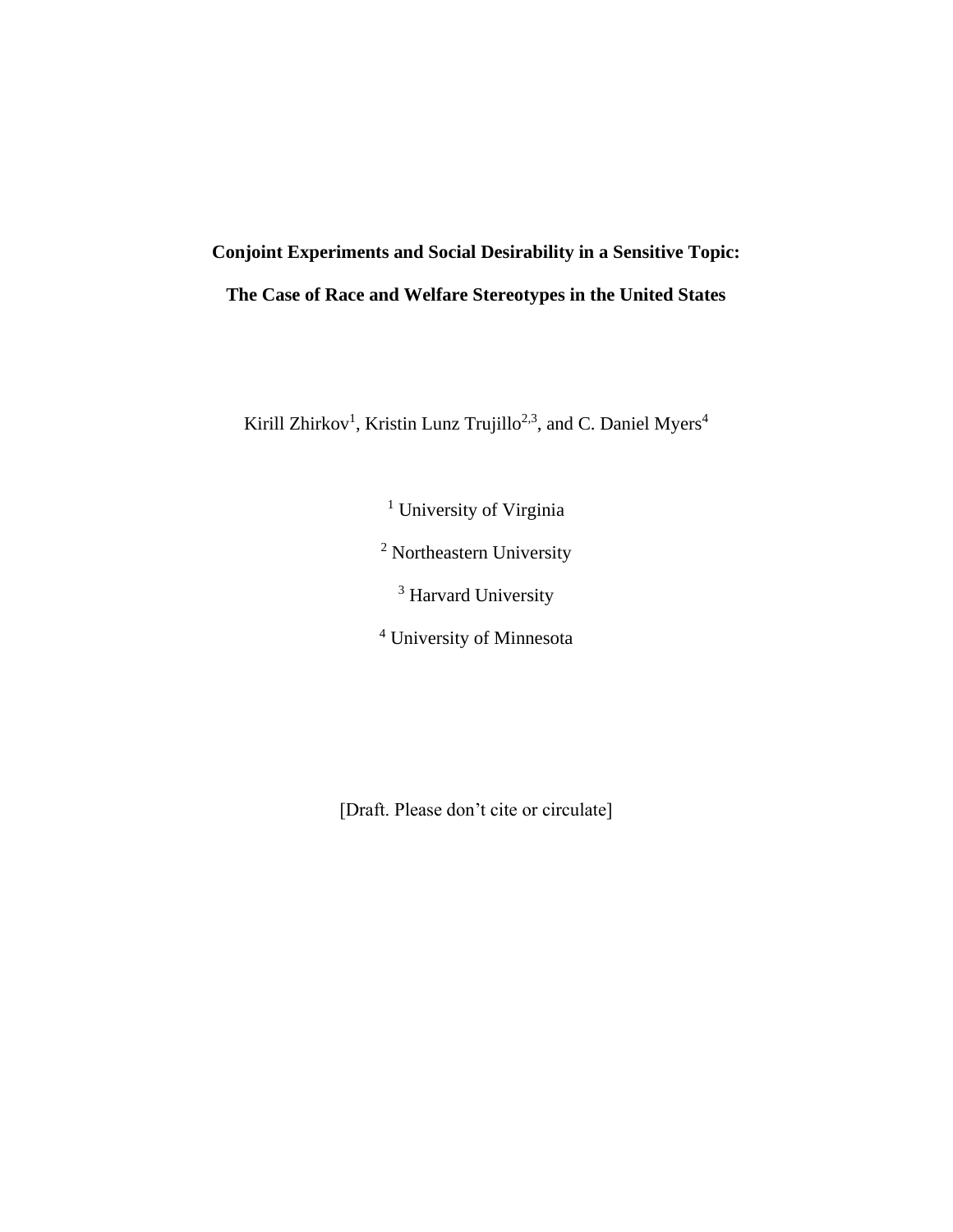#### **Abstract**

Conjoint experimental design infers preferences from stated choices and thus limits concerns about social desirability bias. The latter conjecture has been put forward in the foundational conjoint studies in the discipline—but there have been few systematic attempts to test it. We address this question by evaluating the effect of using of one of the most common ways that social scientists attempt to reduce social desirability bias: signaling race implicitly using racially distinctive names. As part of a conjoint experiment measuring stereotypes of welfare recipients, we use an experiment-in-experiment design that randomly assigns respondents to explicit or implicit conditions. In the explicit condition, race is signaled to participants openly: profiles are described as white, black, or Hispanic. In the implicit condition, race is signaled through racially distinct names. We compare the average marginal component effects across the two conditions and find no differences in the effects of the race attribute. Our results support the current practice of including potentially sensitive attributes, such as race, in conjoint experiments using explicit labels.

*Keywords:* conjoint experiments, race, social desirability, stereotypes, survey methods, welfare

2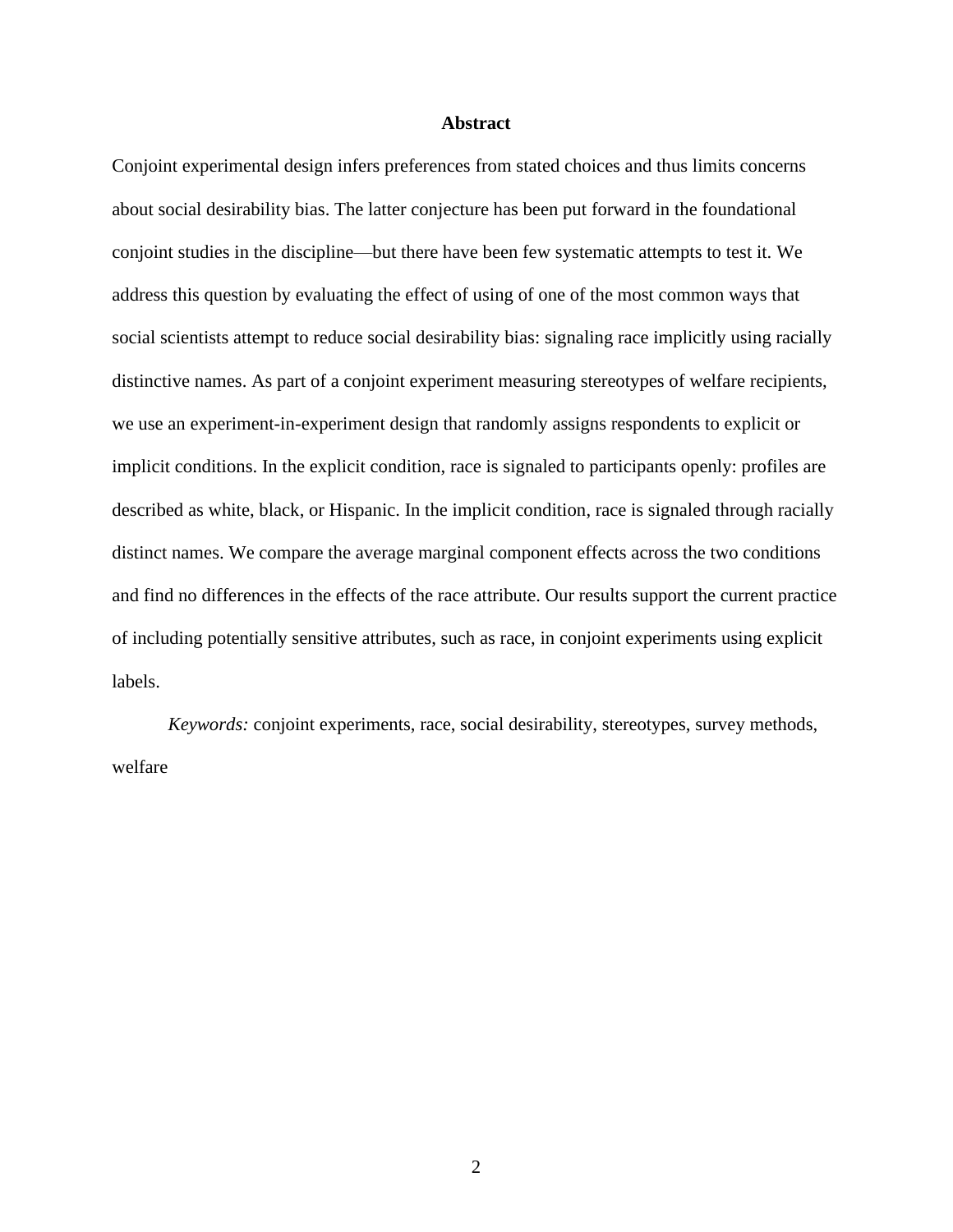#### **1. Introduction**

Introduced to political science less than a decade ago, conjoint experiments quickly gained popularity in the discipline. One reason is their potential to reduce social desirability bias (SDB): In conjoint experiments, respondents are not asked to reveal their preferences directly. Instead, such preferences are inferred by researchers from observed choices. Further, the inclusion of a large number of attributes in each profile is thought to reduce social desirability as this "provide<sup>[s]</sup> respondents with multiple reasons to justify any particular choice or rating" (Hainmueller, Hopkins, and Yamamoto 2014, 3), a logic similar to the one underlying list experiments (Blair and Imai 2012). Recently, suggestive evidence of SDB reduction in conjoint experiments has been provided (Horiuchi, Markovich, and Yamamoto 2021).

In this letter, we examine the same problem from a different perspective, by evaluating one of the most common ways that social scientists seek to avoid SDB in experiments: implicitly signally race using racially distinctive names. Race is a particularly socially sensitive topic for Americans. Social scientists conducting vignette or audit experiments that manipulate the race of an individual have long feared that labeling it explicitly can depress the effect of interest by priming the social norm of race-neutral decision making. As a result, the convention across disciplines has been to signal race implicitly, frequently by using racially distinctive names (Butler and Homola 2017). Curiously, most conjoint experiments that use race as an attribute do not follow this convention, instead labeling the race of a profile explicitly (Carnes and Lupu 2016; Hainmueller, Hopkins, and Yamamoto 2014; Ono and Burden 2019; Zhirkov 2021; but see Doherty, Dowling, and Miller 2019). This choice may be based on the assumption that conjoint experiments are not subject to social desirability bias, and thus that explicitly listing a person's race in a conjoint profile will have the same effect as signaling this attribute implicitly.

3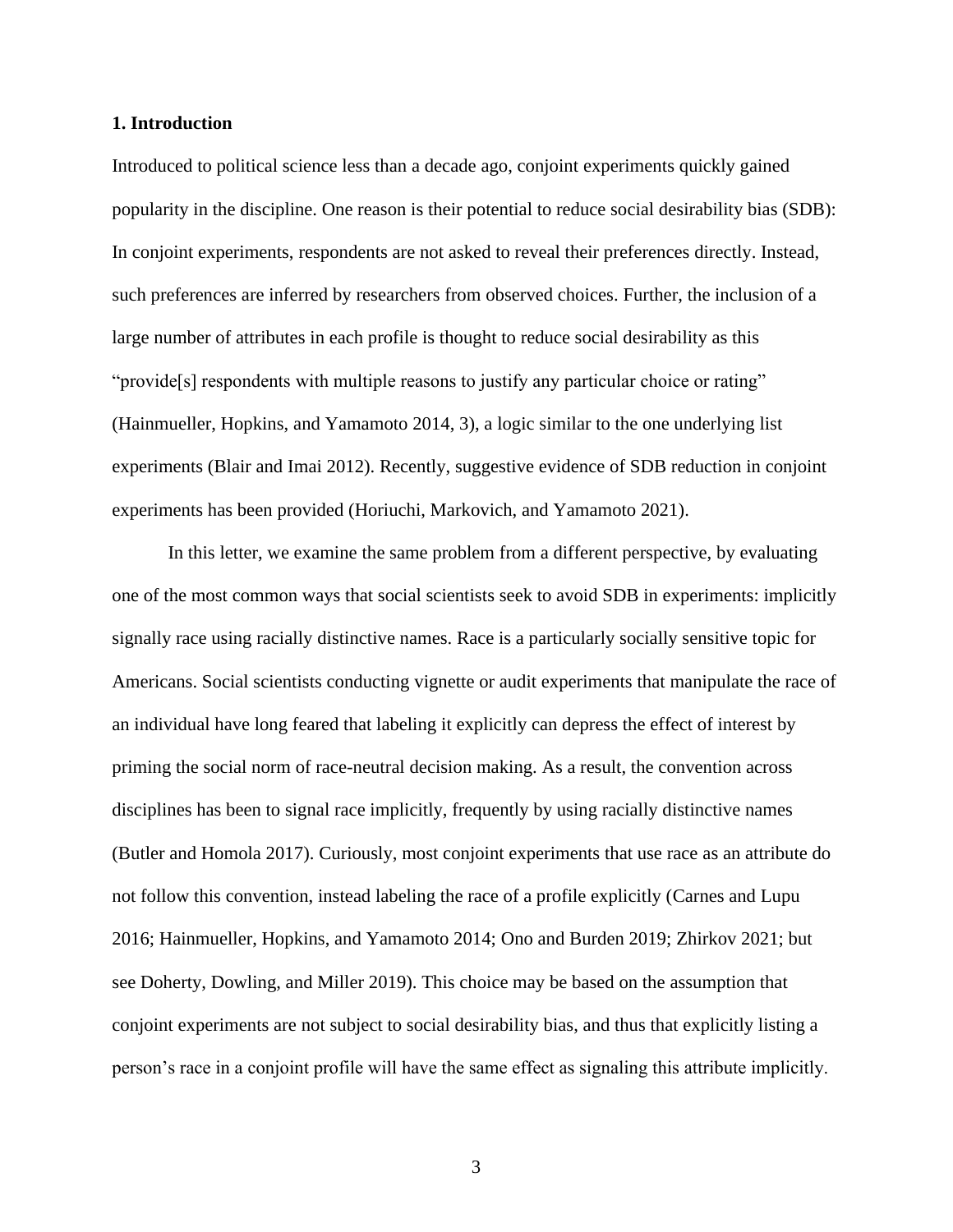While plausible, if this assumption is not true it threatens the validity of a number of prominent studies.

We test the validity of this assumption using an experiment that varies how race is signaled in a conjoint profile. As part of an experiment measuring the content of Americans' stereotypes of welfare recipients, $<sup>1</sup>$  we implement an experiment-in-experiment design, in which</sup> respondents are randomly assigned to one of two variants of the conjoint task. In one condition, race is listed directly; in the other, race is signaled via racially distinctive names. We find no differences in average marginal component effects across the two conditions, providing additional evidence regarding the resilience of conjoint designs to the direct inclusion of sensitive attributes. Practically, our results suggest that researchers have nothing to gain by abandoning direct signaling of race in conjoint experiments—which is currently the dominant practice.

#### **2. Experimental Design**

We recruited 1,280 non-Hispanic white U.S. adults in January 2021 using Lucid online panel.<sup>2</sup> Our design constituted an experiment within an experiment. In the conjoint task, respondents were presented with profiles of hypothetical persons and asked to assess their typicality as welfare recipients (see Supplementary Material for the exact instructions). Each respondent was asked to rate 30 profiles, the highest number suggested in the literature (Bansak et al. 2018), to maximize statistical power for the comparison of interest.<sup>3</sup> Profiles were described in terms of seven attributes: race, gender, marital status, number of children, immigration status,

<sup>&</sup>lt;sup>1</sup> Conjoint experiments have been originally used to study preferences but are increasingly used to measure the content of individuals' stereotypes of groups (Goggin, Henderson, and Theodoridis 2020).

 $2^2$  This number excludes 37 respondents who gave similar ratings to all conjoint profiles or failed attention checks. Lucid is known to well approximate national probability samples on the key demographic characteristics (see Coppock and McClellan 2019). Demographics for our sample can be found in Supplementary Material.

<sup>&</sup>lt;sup>3</sup> Some respondents rated fewer profile than 30 profiles (but no fewer than 27). They were kept in the analysis.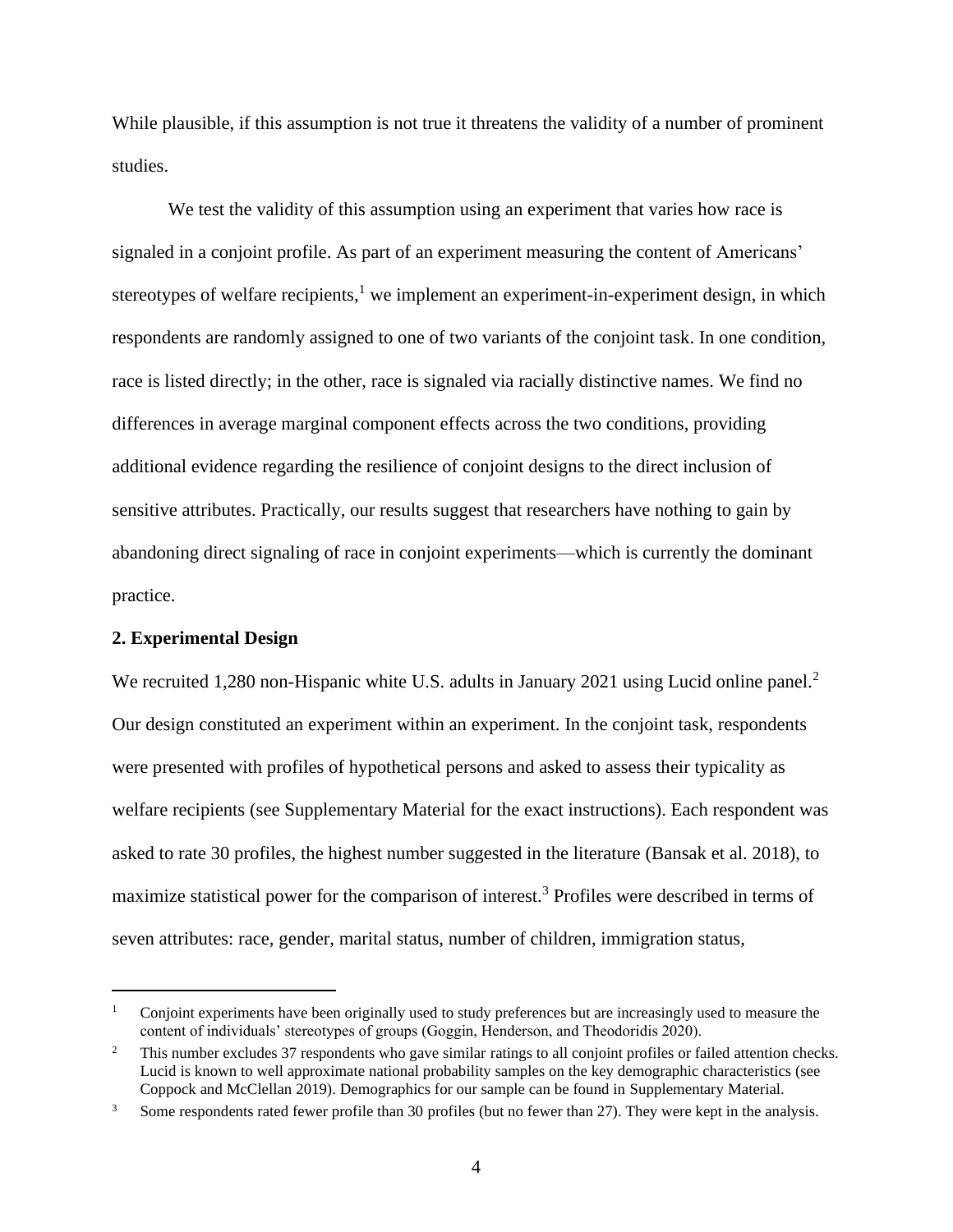employment status, and criminal record (order randomized). One half of respondents was randomly assigned to rating profiles where race was signaled directly (explicit condition). The other half rated profiles with race signaled by racially distinctive names (implicit condition). Sample profiles in the two conditions as presented to respondents are shown in Figure 1.



**Figure 1.** Conjoint design: sample profiles

The names used in the implicit condition are presented in Table 1. To create this list, we selected five male and five female names commonly associated with each racial category, chosen from the list of names found in previous research to be rated as stereotypically white, black, or Hispanic by at least 90% of respondents (Gaddis 2017a, 2017b).<sup>4</sup> The race and gender of each profile were independently randomized, according to standard conjoint procedure. For profiles in the implicit condition one of the five names that matched the race--gender combination was

<sup>&</sup>lt;sup>4</sup> Names in the original studies by Gaddis have been taken from the State of New York's birth record data for all births from 1994–2012.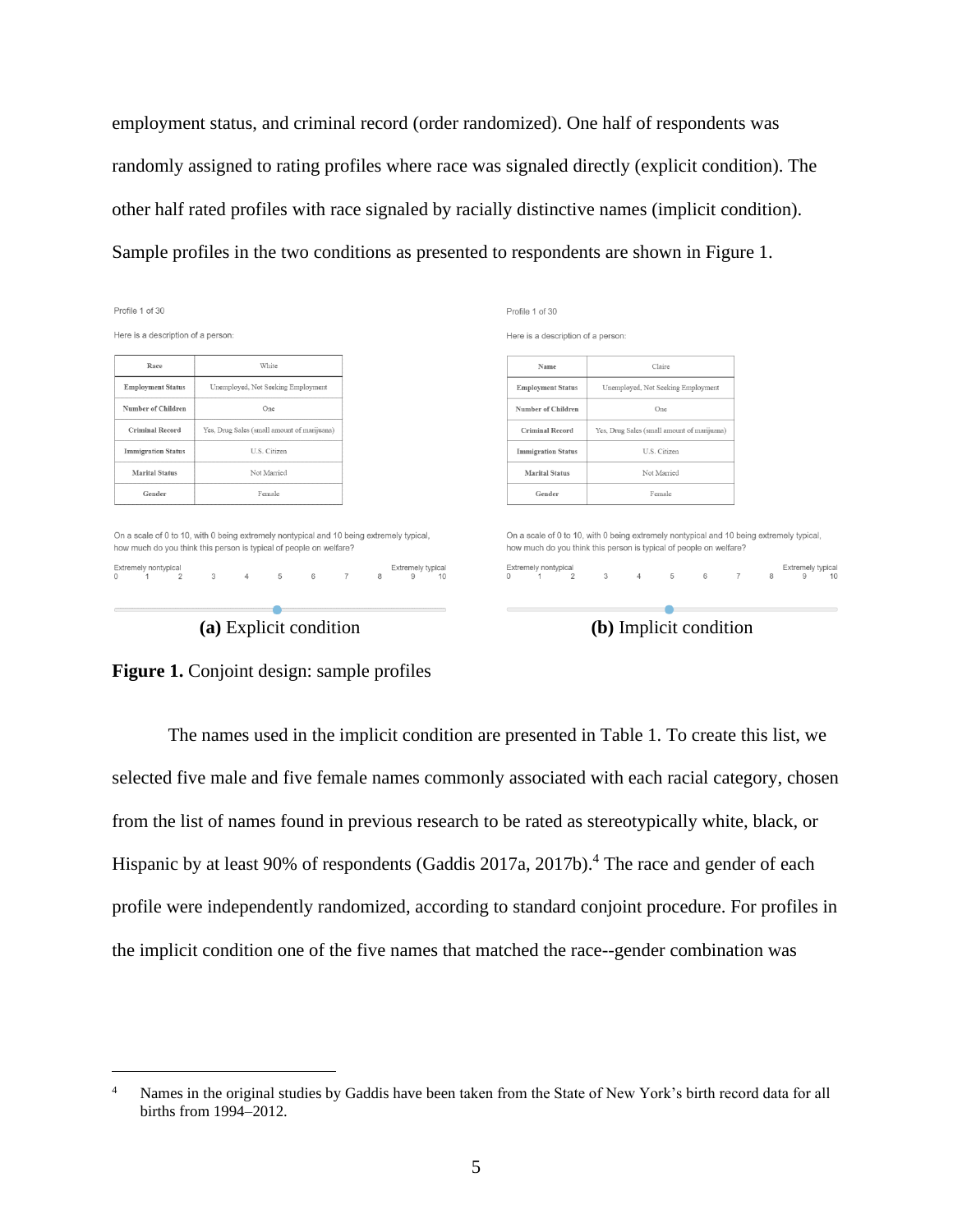randomly selected and the "Race" attribute was replaced by the "Name" attribute that displayed this name.

**Table 1.** Randomized values for the race/ethnicity attribute for profiles in conjoint experiment

|                  | Values                                                                     |
|------------------|----------------------------------------------------------------------------|
| Explicit         | White                                                                      |
|                  | <b>Black</b>                                                               |
|                  | Hispanic                                                                   |
| Implicit (names) | White names: Brad, Brett, Dustin, Graham, Luke, Claire, Erin, Joan, Katie, |
|                  | Megan                                                                      |
|                  | Black names: DeShawn, Jamal, Keyshawn, Lamar, Terrell, Ebony, Kenya,       |
|                  | Lakisha, Latonya, Shanice                                                  |
|                  | Hispanic names: Alejandro, Carlos, Felipe, Juan, Pablo, Alejandra,         |
|                  | Florencia, Guadalupe, Juanita, Valentina                                   |

*Note.* Other randomized attributes: gender, marital status, number of children, immigration status, employment status, and criminal record. See Table S1 in Supplementary Material for the full list of attributes and values. Names were programmed to only appear along with the appropriate gender attribute

# **3. Results**

We estimate average marginal component effects (AMCEs) for the two conditions using the standard procedure: an OLS regression with standard errors clustered by respondent (Hainmueller, Hopkins, and Yamamoto 2014). Since all attribute values in our conjoint design have been randomized independently, we estimate the model including only the race attribute categories with "White" as the reference. Results presented in Table 2 show no meaningful differences in AMCEs for the race attribute values across the two conditions. If anything, the AMCE for "Hispanic" is somewhat stronger in the explicit condition, although not reliably so. An additional test also does not allow rejecting the null hypothesis that the two differences are jointly zero ( $p = .568$ ).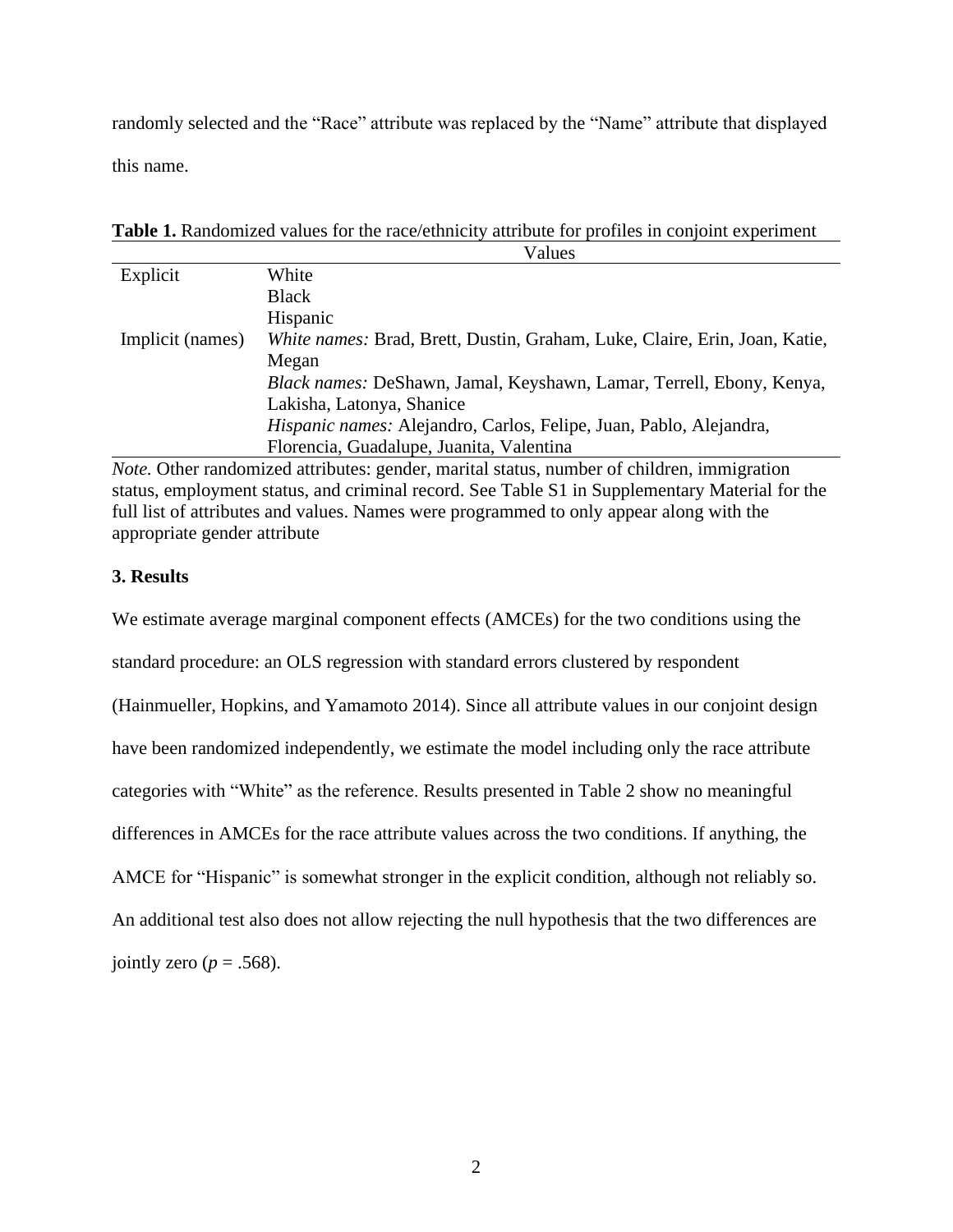|                               | Explicit        | Implicit        | Absolute        |
|-------------------------------|-----------------|-----------------|-----------------|
|                               |                 |                 | difference      |
| <b>AMCE: Black</b>            | 0.11            | 0.11            | < 0.01          |
|                               | $[-0.01, 0.22]$ | [0.01, 0.22]    | $[-0.16, 0.15]$ |
| <b>AMCE:</b> Hispanic         | 0.11            | 0.05            | 0.06            |
|                               | [0.00, 0.23]    | $[-0.06, 0.15]$ | $[-0.09, 0.22]$ |
| Observations (rated profiles) | 18,960          | 19,382          | 38,342          |
| Clusters (respondents)        | 633             | 647             | 1,280           |

**Table 2.** AMCEs of the race/ethnicity attribute values on stereotype ratings by condition

*Note.* 95% confidence intervals in brackets. Standard errors clustered by respondent. "White" is the reference category for AMCE calculation

#### **4. Conclusion**

In this note, we have further investigated how conjoint designs perform when applied to sensitive topics. Our study focused on race and welfare stereotypes in the United States. Using an experiment within an experiment, we have demonstrated that AMCE estimates do not differ depending on whether race is signaled explicitly (racial group labels) or implicitly (racially distinctive names).

There can be different reasons for this finding. One interpretation is that the conjoint design reduces social desirability bias that otherwise would depress the effects in the explicit race condition. But it is also possible that signaling race with names (rather than directly) increases cognitive load on respondents thus depressing the effects in the implicit condition. Our design does not allow discriminating between these two explanations. However, this alternative explanation points to some of the potential downsides to signaling race implicitly. Implicitly signaling race may artificially reduce effect sizes because of this increased cognitive load, and because it relies on respondents to correctly connect names to races. This is a particular problem for studies that may try to compare the effect of race to the effect of other attributes that are signaled explicitly. Further, racially distinctive names may also signal other attributes, such as socioeconomic status (Fryer and Levitt 2004; but see Butler and Homola 2017).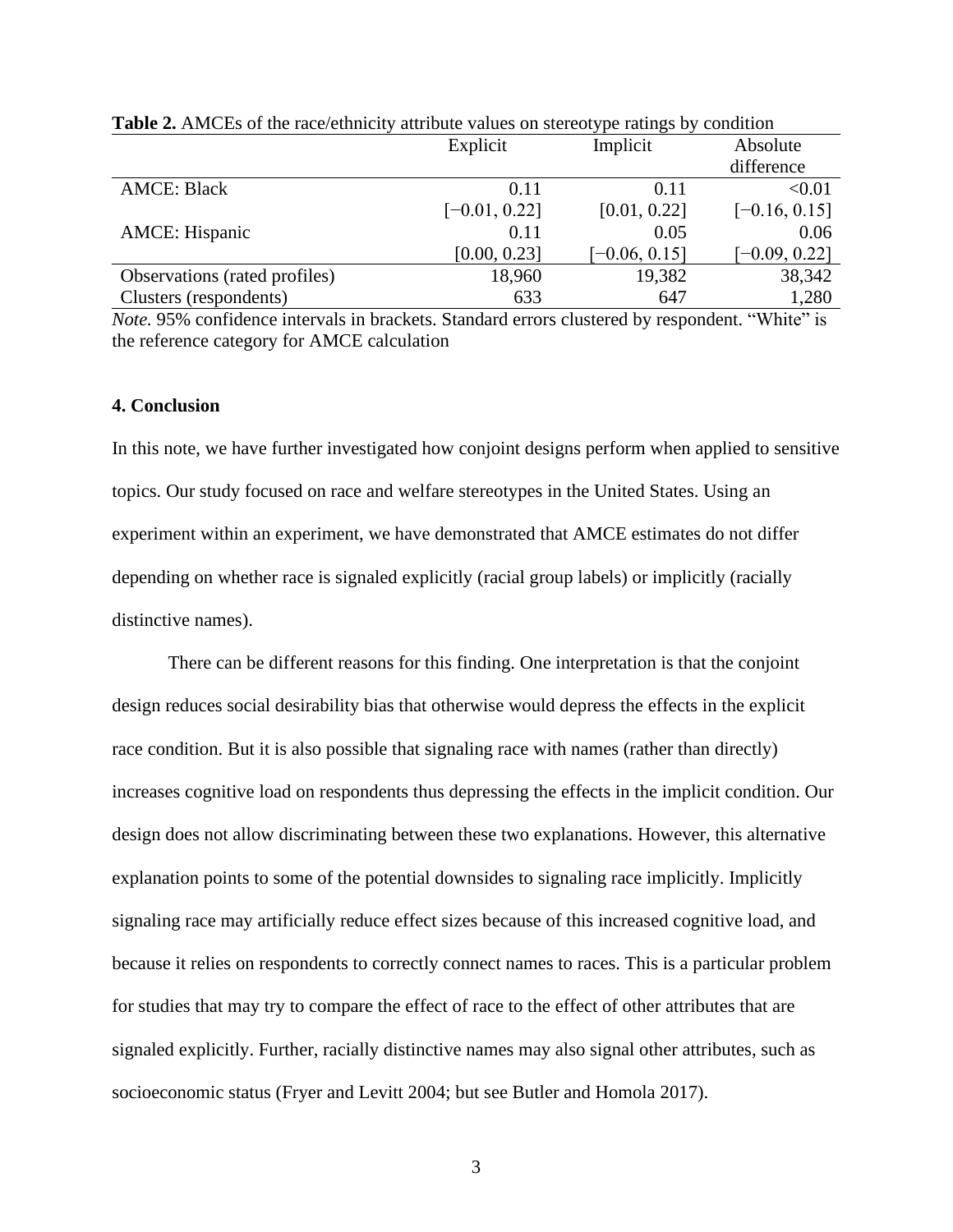At the same time, results reported in this note have an important practical implication for applied conjoint-experimental research. Specifically, our findings suggest that scholars have nothing to gain by abandoning the currently dominant practice of signaling race in conjoint experiments directly via racial group labels.

#### **References**

- Bansak, Kirk, Jens Hainmueller, Daniel J. Hopkins, and Teppei Yamamoto. 2018. "The Number of Choice Tasks and Survey Satisficing in Conjoint Experiments." *Political Analysis* 26 (1): 112–19.
- Blair, Graeme, and Kosuke Imai. 2012. "Statistical Analysis of List Experiments." *Political Analysis* 20 (1): 47–77.
- Butler, Daniel M., and Jonathan Homola. 2017. "An Empirical Justification for the Use of Racially Distinctive Names to Signal Race in Experiments." *Political Analysis* 25 (1): 122–30.
- Carnes, Nicholas, and Noam Lupu. 2016. "Do Voters Dislike Working-Class Candidates? Voter Biases and the Descriptive Underrepresentation of the Working Class." *American Political Science Review* 110 (4): 832–44.
- Coppock, Alexander, and Oliver A. McClellan. 2019. "Validating the Demographic, Political, Psychological, and Experimental Results Obtained from a New Source of Online Survey Respondents." *Research & Politics* 6 (1).

<https://doi.org/10.1177/2053168018822174>

Doherty, David, Conor M. Dowling, and Michael G. Miller. 2019. "Do Local Party Chairs Think Women and Minority Candidates Can Win? Evidence from a Conjoint Experiment."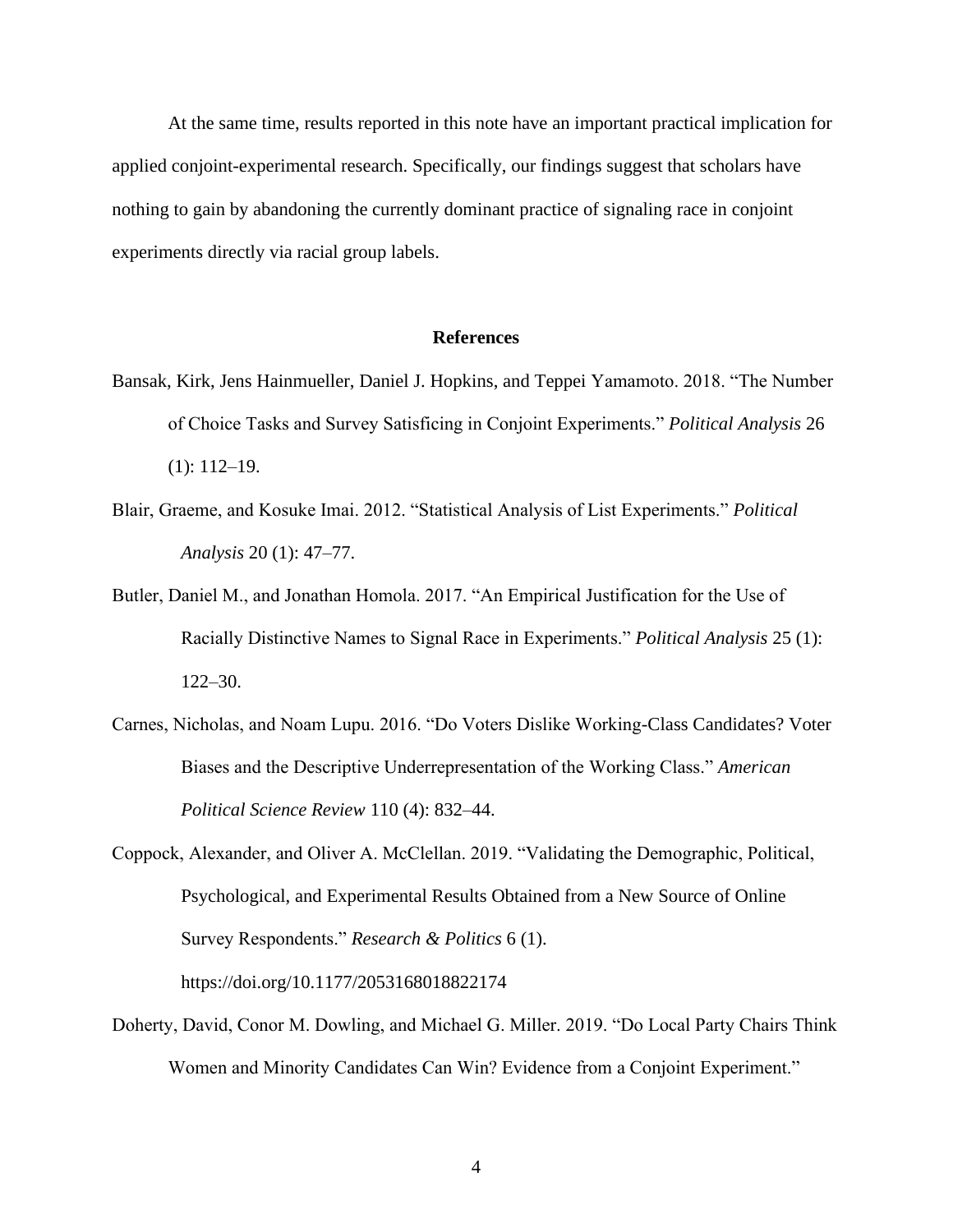*Journal of Politics* 81 (4): 1283–97.

- Fryer, Roland G., Jr., and Steven D. Levitt. 2004. "The Causes and Consequences of Distinctively Black Names." *Quarterly Journal of Economics* 119 (3): 767–805.
- Gaddis, S. Michael. 2017a. "How Black are Lakisha and Jamal? Racial Perceptions from Names Used in Correspondence Audit Studies." *Sociological Science* 4: 469–89.
- Gaddis, S. Michael. 2017b. "Racial/Ethnic Perceptions from Hispanic Names: Selecting Names to Test for Discrimination." *Socius* 3. https://doi.org/10.1177/2378023117737193
- Goggin, Stephen N., John A. Henderson, and Alexander G. Theodoridis. 2020. "What Goes with Red and Blue? Mapping Partisan and Ideological Associations in the Minds of Voters." *Political Behavior* 42: 985–1013.
- Hainmueller, Jens, Daniel J. Hopkins, and Teppei Yamamoto. 2014. "Causal Inference in Conjoint Analysis: Understanding Multidimensional Choices via Stated Preference Experiments." *Political Analysis* 22 (1): 1–30.
- Horiuchi, Yusaku, Zachary Markovich, and Teppei Yamamoto. 2021. "Does Conjoint Analysis Mitigate Social Desirability Bias?" *Political Analysis*. Published ahead of print. https://doi.org/10.1017/pan.2021.30
- Ono, Yoshikuni, and Barry C. Burden. 2019. "The Contingent Effects of Candidate Sex on Voter Choice." *Political Behavior* 41: 583–607.
- Zhirkov, Kirill. 2021. "Estimating and Using Individual Marginal Component Effects from Conjoint Experiments." *Political Analysis*. Published ahead of print. https://doi.org/10.1017/pan.2021.4